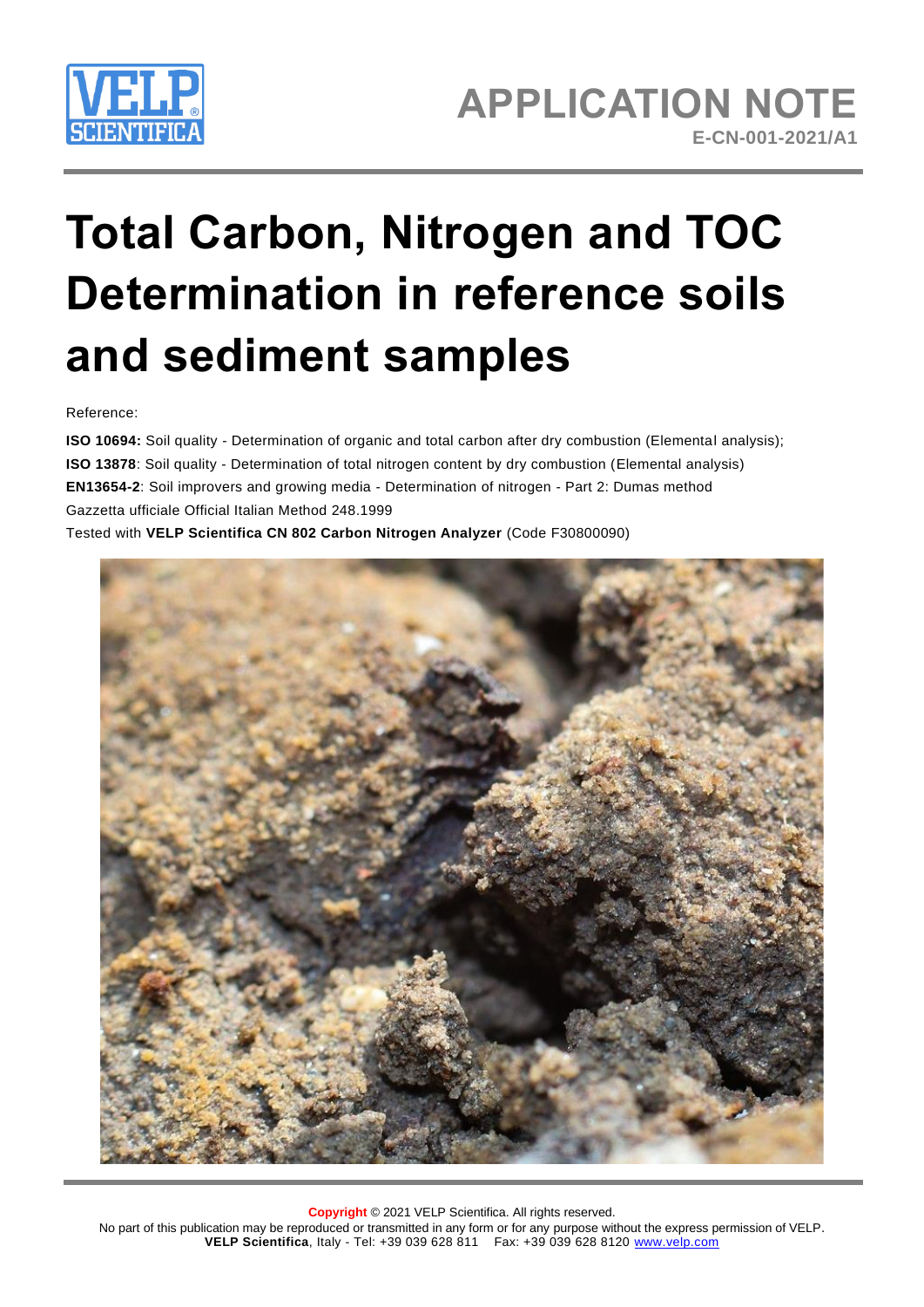

# **TOTAL CARBON, NITROGEN AND TOC DETERMINATION IN REFERENCE SOILS AND SEDIMENT SAMPLES**

# **Introduction**

A carbon-to-nitrogen ratio (C:N ratio) is a ratio of the mass of carbon to the mass of nitrogen in a substance. For example, if we have a C:N ratio of 24:1, this means we have 24 units of carbon to 1 unit of nitrogen. The C:N ratio is important because it has a direct impact on residue decomposition and also nitrogen cycling in soils.

It can, amongst other things, be used as indicator for nitrogen limitation of plants and other organisms. As a rule of thumb, the higher the ratio, the longer it takes for the material to decompose. Likewise, the smaller the ratio is, the more rapidly the plant material will decompose. This also has a direct relationship with the amount of nitrogen that is tied up in the soi l that will be available to the next growing plant.

The Total Carbon "TC" could be divided into Total Organic Carbon "TOC" and Total Inorganic Carbon "TIC", that are the concentrations of the total carbon in organic and inorganic compounds, respectively.

TOC determination is important because high levels in soils prevents the anaerobic digestion process and limit the subsoils nitrogen enrichment.

The performance of the VELP CN 802 was evaluated by participating in the **Proficiency Testing program** organized by **WEPAL** (Wageningen Evaluating Programs for Analytical Laboratories).

Samples of soil were analyzed using the CN 802 and the results obtained (as C %, N % and TOC %) were compared with the statistical range accepted by WEPAL.

# **Carbon, nitrogen and Total Carbon determination in soils and sediments**

The elemental analysis starts with a combustion (CF) to burn the sample, obtaining elemental compounds.

Water is removed by a first physical trap (WT1 - **DriStep™**), placed after the combustion, and a second chemical one (WT2). Between the two, the elemental substances passed through a reduction furnace (RF).

VELP exclusive **Non-Dispersive Infrared NDIR Detector** accurately measures the CO<sub>2</sub> concentration that the unit is able to convert in carbon quantity. Then, the autoregenerative CO<sub>2</sub> absorbers (CO<sub>2</sub>) let pass only the elemental nitrogen that is detected by the innovative **LoGas™** Thermal Conductivity Detector (TCD) with no requirement for a reference gas.

The CN 802 is controlled via PC through the intuitive **CNSoft™**.

### **CN 802 Preliminary Operations (daily)**



Follow the operating manual to start the CN 802 and check that the following parameters are set:

**Temperature Combustion reactor** (Code A00000158): 1030 °C **Temperature Reduction reactor** (Code A00000226): 650 °C **Flow rate MFC1 He**: 190 ml/min **Flow rate MFC2 He**: 220 ml/min

Condition the system by testing 2 EDTA standard (Code A00000149) and 3 to 5 empty tin foils (Code A00000153) as Check up. Verify the calibration curves with one or more tests as Standard by testing the same standard used for the curves creation.

No part of this publication may be reproduced or transmitted in any form or for any purpose without the express permission of VELP. **VELP Scientifica**, Italy - Tel: +39 039 628 811 Fax: +39 039 628 8120 [www.velp.com](http://www.velp.com/)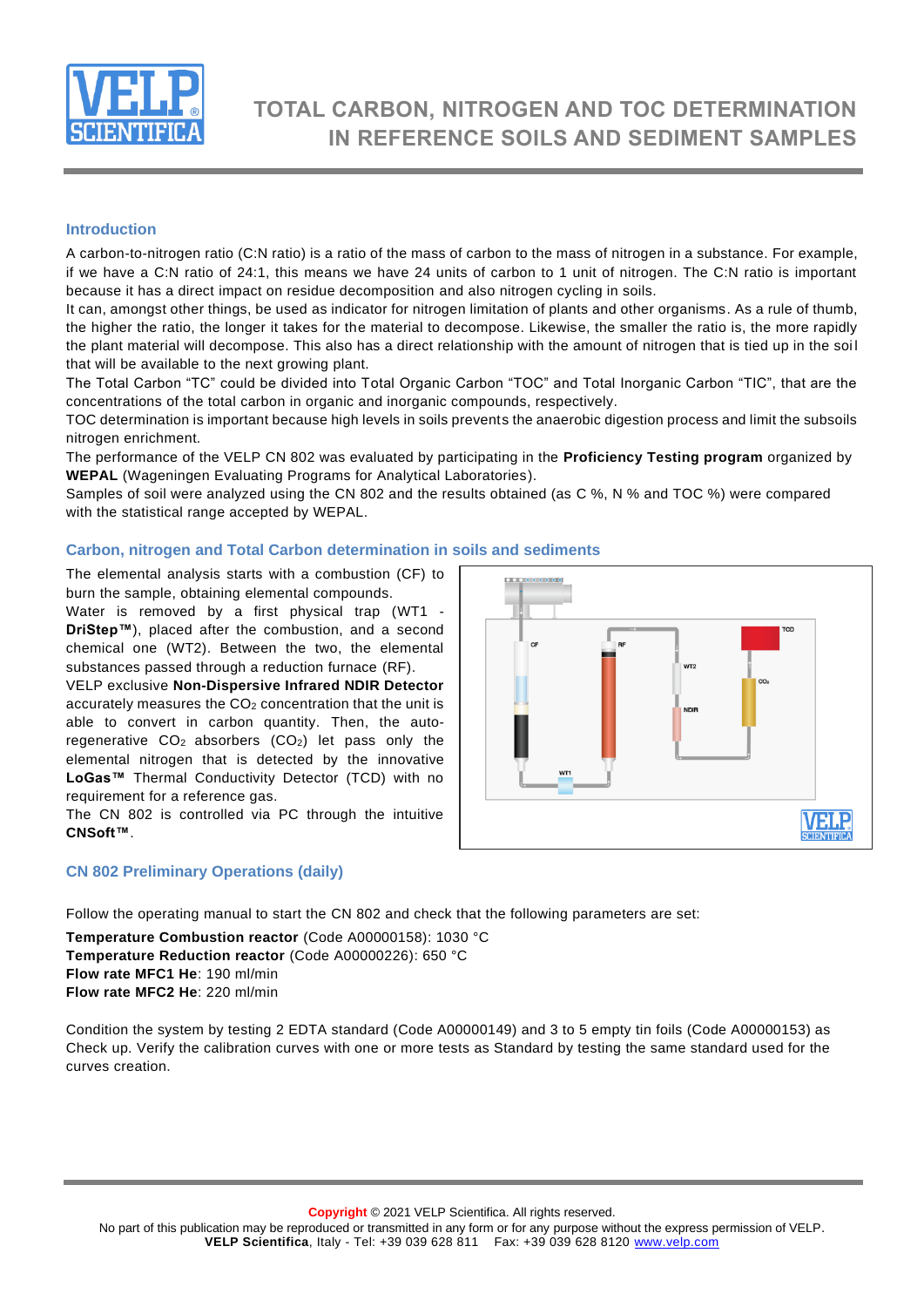

# **TOTAL CARBON, NITROGEN AND TOC DETERMINATION IN REFERENCE SOILS AND SEDIMENT SAMPLES**

## **Sample Preparation**

### **Reference soil and sediments samples: Expected values on dry matter:**

Wepal ISE 2019-4 Sediment C%=6.981±0.245 N%=0.372±0.019 TOC%=5.882±0.495 Wepal ISE 2019-4 Clay soil  $C\% = 2.539 \pm 0.092$  N%=0.142 $\pm$ 0.011 TOC%=1.503 $\pm$ 0.199 Wepal ISE 2019-4 Sandy soil C%=1.724±0.105 N%=0.109±0.009 TOC%=1.667±0.153 Wepal ISE 2019-4 Forrest Sandy soil C%=5.224±0.620 N%=0.168±0.023 TOC%=5.119±0.854

All samples have been dried at 105 °C before the analysis.

Two different aliquots of each samples have been analyzed:

- directly with CN 802 to determine the total carbon and nitrogen (%C and %N).

- after acidification with HCl, for determining the total organic carbon (TOC).

According to official references (i.e ISO 10694), TOC can be determined after removing carbonate minerals by acidification of the sample with HCl 2N, using the Silver foil (code A00000371).

# **Analysis Procedure**

Fill the following fields in the database: Sample name, Weight, Method, Sample type, Calibration number

Create a new customizable method with the following parameters:

**Protein factor**: none **O<sup>2</sup> flow rate**: 300 ml/min **O<sup>2</sup> factor**: 1.6 ml/mg Press  $\bigodot$  to start the analysis. Analysis time: from 3 minutes for one run.

### **Typical C, N and TOC Results on sediment and soil samples**

**Carbon Calibration**: the Carbon results have been obtained with the calibration curve using the standard Acetanilide (C%  $= 71$ ), in a range of  $0 - 35$  mg C.

**Nitrogen Calibration**: the Nitrogen results have been obtained with the calibration curve using the standard aspartic acid  $(C_4H_7NO_4)$ , in the range of  $0 - 1.5$  mg N.

The calibration curve has been checked as per the method B in the Standard UNI 15936, with the Control Mixture B. The data obtained are included in the tolerance admitted by the certificate of analysis. The table below shows the %C, %N and TOC results, obtained by the CNSoft™.

| <b>Sample</b>            | $C$ % (Average $\pm$ SD%) | %N (Average $\pm$ SD%) | %TOC (Average± SD%) |
|--------------------------|---------------------------|------------------------|---------------------|
| Wepal Sediment Riverclay | $7.023 \pm 0.041$         | $0.370 \pm 0.007$      | $6.107 \pm 0.002$   |
| Wepal Clay soil          | $2.577 \pm 0.012$         | $0.138 \pm 0.002$      | $1.556 \pm 0.075$   |
| Wepal Sandy soil         | $1.762 \pm 0.040$         | $0.111 \pm 0.003$      | $1.705 \pm 0.015$   |
| Wepal Forrest Sandy soil | $5.193 \pm 0.074$         | $0.152 \pm 0.002$      | $5.006 \pm 0.121$   |

 $n = 10$ 

**Copyright** © 2021 VELP Scientifica. All rights reserved.

No part of this publication may be reproduced or transmitted in any form or for any purpose without the express permission of VELP. **VELP Scientifica**, Italy - Tel: +39 039 628 811 Fax: +39 039 628 8120 [www.velp.com](http://www.velp.com/)